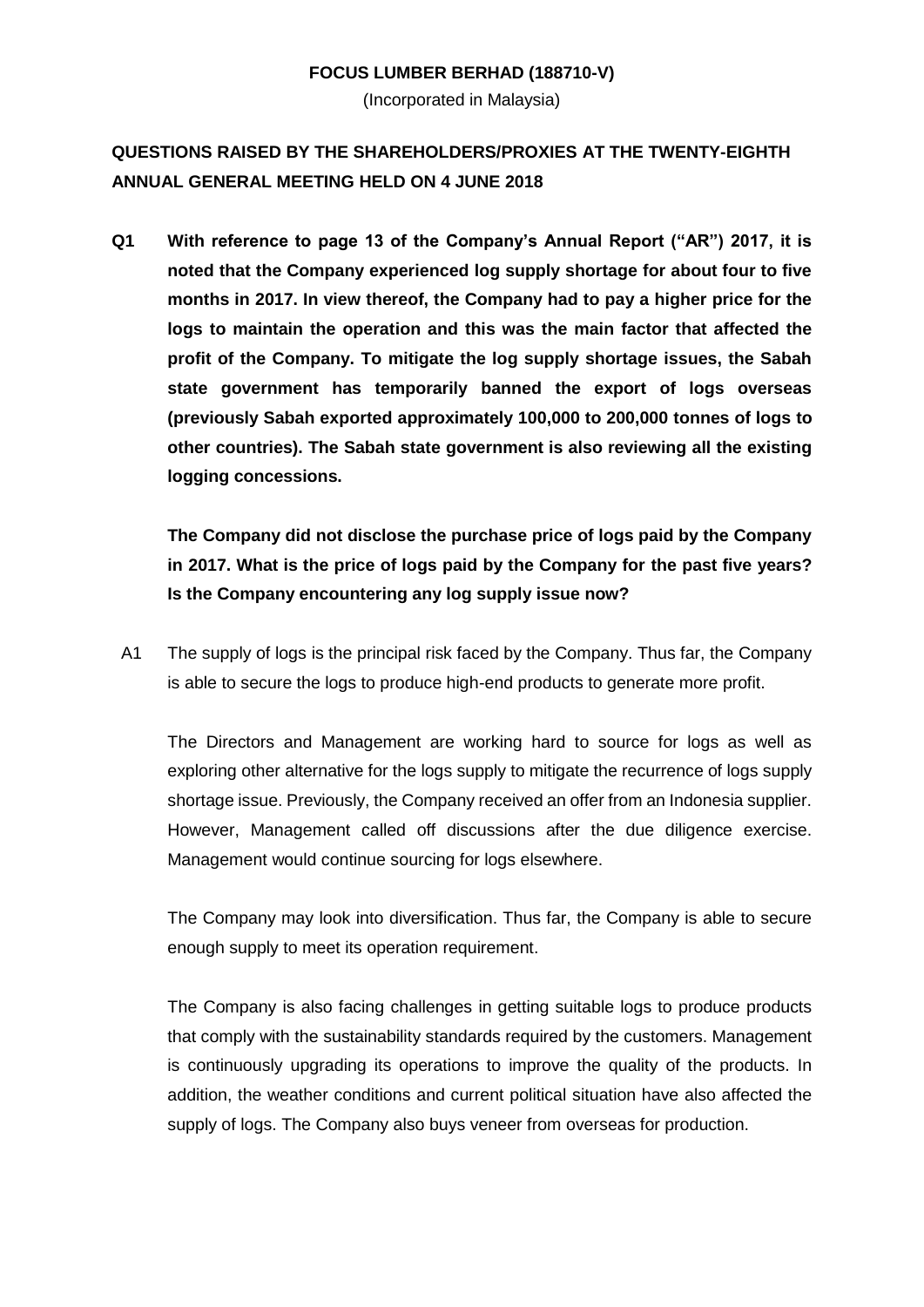**Q2 As the Sabah state government has reviewed all the logging concessions, illegal logging activities have reduced and this has resulted in the increase of the availability of logs supply.** 

**With reference to page 11 of the AR, it is noted that the selling price of the plywood and veneer has increased significantly. The selling price of the plywood in 2017 was RM2,355 per cubic meter whilst the selling price of plywood in 2014 was RM2,059 per cubic meter. However, the profit achieved in 2014 was higher than 2017, mainly due to the higher logs' purchase price in 2017. The Company is requested to disclose the average purchase price of logs in the AR in future.** 

A2 The Board notes the shareholder's suggestion.

### **Q3 What are the percentages of log and percentage of purchased veneer used for the Company's production?**

A3 The percentages of logs and purchased veneer used for the Company's production are 90% and 10% respectively.

### **Q4 Why is the Group's revenue for the first quarter 2018 lower than the immediate preceding quarter?**

- A4 The lower revenue in the first quarter 2018 is mainly due to the delay of shipment to United States of America ("US").
- **Q5 There was a delay in the announcement for the declaration of dividend, which was previously made after the end of the financial year. The Company has declared a second interim dividend, unlike the previous years whereby the Company only declared one interim dividend in a year. Is this the first time the Company is declaring a second interim dividend?**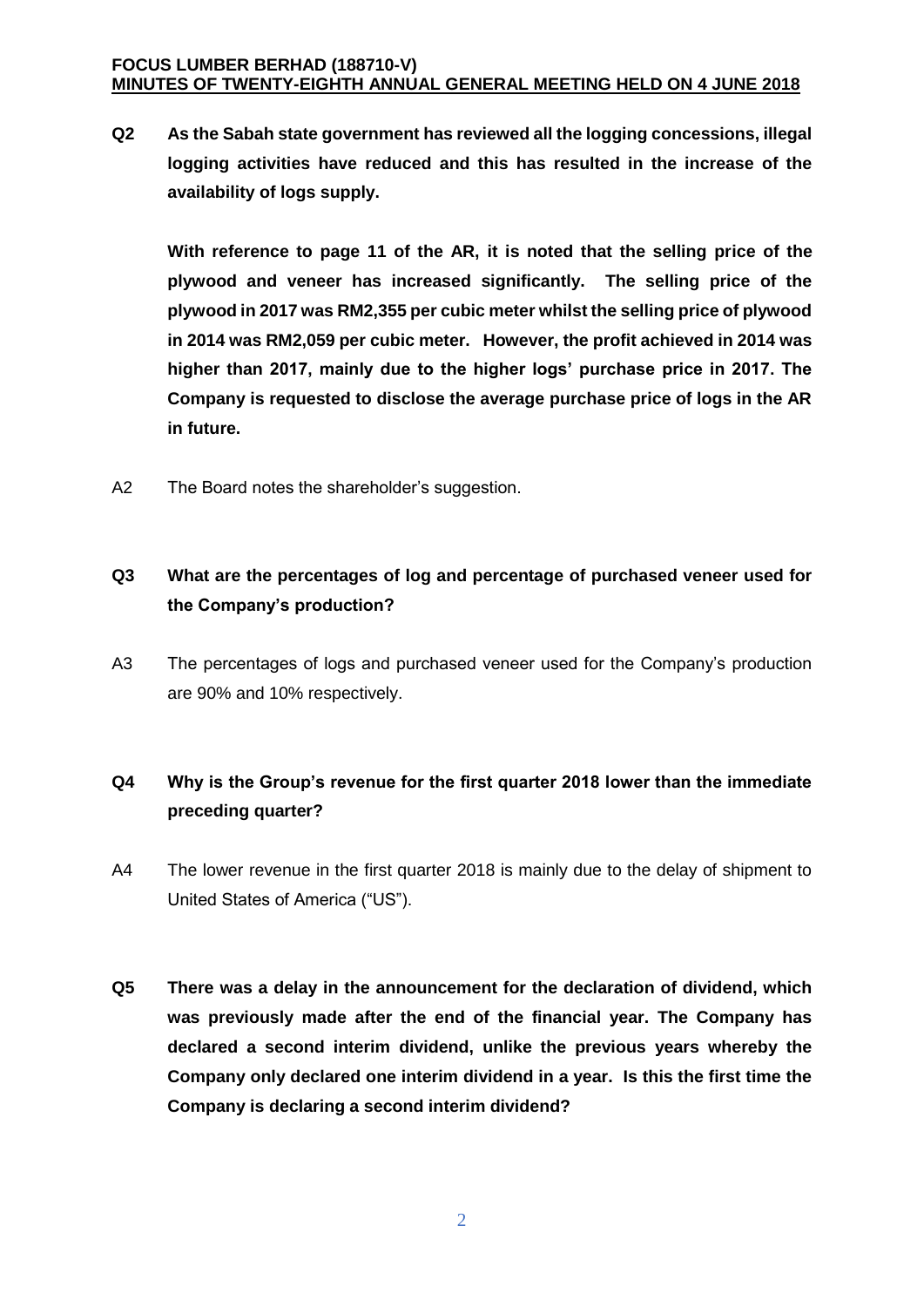- A5 No, the Company declared two interim dividends in 2015, i.e. in July and November 2015.
- **Q6 What is the reason for the Company's delay in the payment of dividend for the financial year ended 2017, which was declared in February 2018 and paid in March 2018 as the Company normally pays dividend in the respective financial year? This might affect the market's perception of the Company. The declaration of dividend should be consistent. A public listed company should reward the shareholders to promote a positive corporate image of the company.**
- A6 The Company initially planned to propose a final dividend for the financial year ended 31 December 2017. However, the proposed final dividend is subject to the shareholders' approval and could only be paid after the shareholders' approval is obtained in May or June 2018. As such, the Board decided to declare an interim dividend in February 2018 and paid the dividend to shareholders in March 2018 .

Nevertheless, the Board of Directors notes the shareholder's comments.

# **Q7 What is the ratio of the raw material and the cost difference between the purchased veneer and logs in the production?**

A7 The ratio of purchased veneer used in the production is approximately 3% to 5% while the remaining are from logs. The average cost for veneer sheet produced by the Company is approximately RM1,700 per cubic meter. The Company purchases face and back veneer from the suppliers as the Company does not have enough face and back veneer for plywood production. Normally, the Company would export the extra core veneer to Korea. The purchase price of face and back veneer is higher than the logs produced by the Company.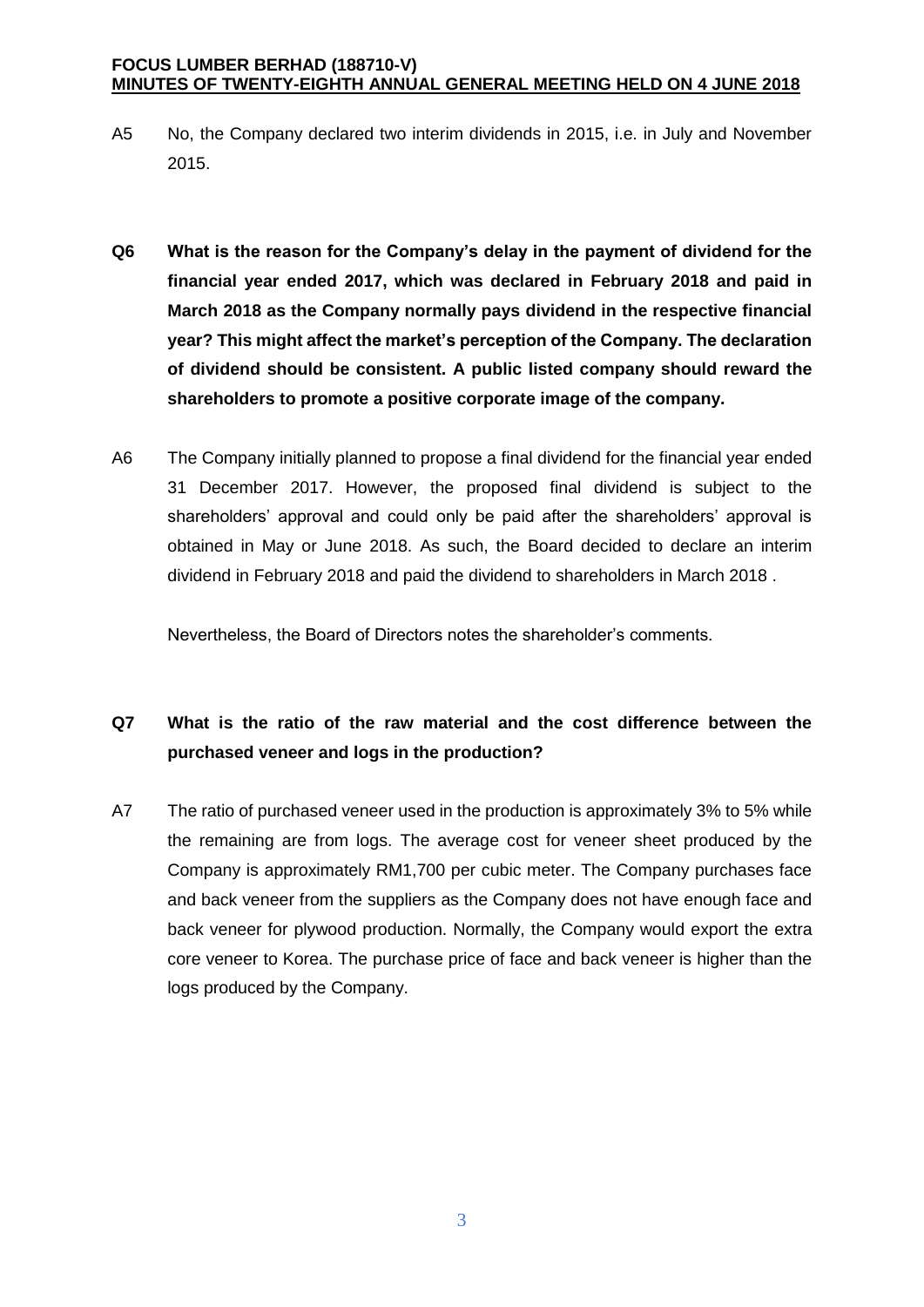- **Q8 The delay of shipment to the US has resulted in the lower revenue in the first quarter 2018. This should be disclosed in the explanatory note of the first quarter financial results 2018 to reflect the factual information on the quarterly results.**
- A8 The Board notes the shareholder's comments.
- **Q9 It is noted that the Company declared dividend in February 2018 instead of 2017 and the dividend was only paid in March 2018 after the Chinese New Year. This has affected the investment decisions of the shareholders in the Company. Since the Company has sufficient cash, the Board should look into the possibility of distributing more returns to the shareholders in terms of dividend.**
- A9 The dividend paid in March 2018, which was after the Chinese New Year, was mainly due to the timing issue. The Board will constantly look into the possibility of distributing dividends to the shareholders.

## **Q10 With reference to page 81 of the AR, the Company's profit after tax is decreasing. What is the strategy for the Company to improve the Company's profit?**

A10 The regular supply of logs will help to improve the Company's performance. In order to stabilise the supply of logs, the Company needs to acquire veneer from China regularly. As the price of veneer acquired from China is increasing, the Company will only sell the plywood to the high-end customers, i.e. US customers with higher selling price. The Company has to increase the selling price for the customers in South Korea and Taiwan in order to achieve higher profit margins. However, the proposed price increase may not be acceptable by the customers from South Korea and Taiwan. Management will opt to purchase the logs from the local market and negotiate for a better price. The average selling price has increased as Management is trying to negotiate with the customers to increase the selling price.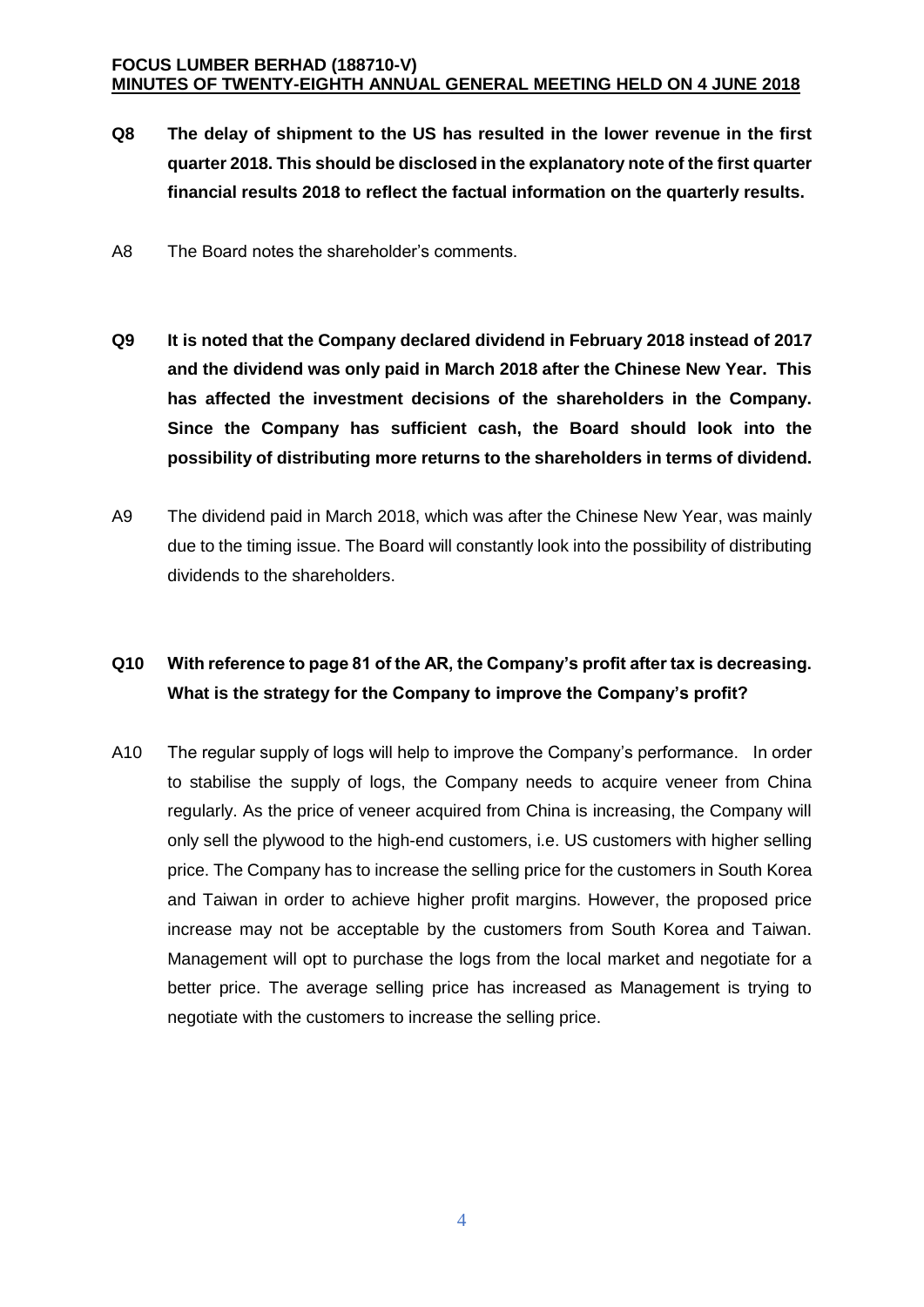- **Q11 Why did the Company's selling price of plywood decrease from 2013 to 2017? The selling price of plywood decreased to US Dollar ("USD") 552.00 per cubic meter from USD615.0 in 2013.**
- A11 The selling price of plywood is determined by the US market demand and is beyond the Company's control. The selling price is determined based on the negotiation with the customers. The Company has to reduce the selling price in order to secure the business from the US market.

#### **Q12 What is the selling price for softwood and hardwood now?**

A12 The selling price of softwood in Sabah is approximately USD300 per cubic meter whilst the selling price of hardwood was approximately 20% higher than the softwood.

# **Q13 With reference to page 13 of the AR, the Company's logs were mainly supplied from Keningau. Did the Company purchase logs from other parts of Sabah?**

A13 The Company purchase logs from various places in Sabah.

# **Q14 Why have the Company's administration and other expenses of 2017 increased whilst sales and profits were lower than 2016? How is the Company controlling its increasing expenses? (Page 59 of AR 2017)**

A14 The increase in administrative expenses was mainly because the bonus payment to the staff for the financial years 2016 and 2017 were recorded in the 2017 Audited Financial Statements. The increase in other expenses was mainly due to foreign exchange currency.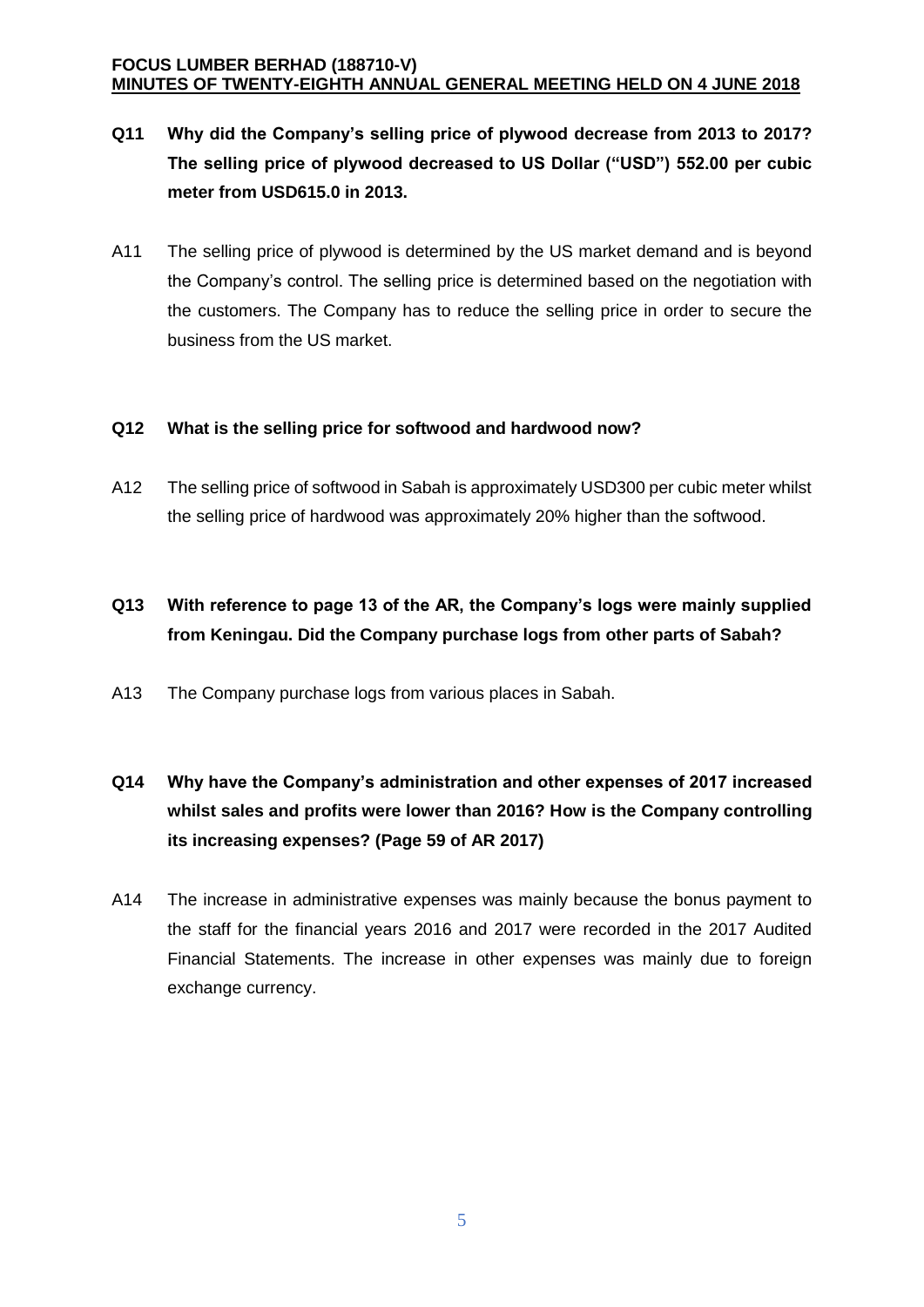#### **Q15 Why is there an inventory written off in 2017 as disclosed on page 64 of the AR 2017?**

A15 The inventory written off was due to the slow-moving items and lower net realisable value as compared to its cost.

## **Q16 Why was the purchase of property, plant and equipment ("PPE") of RM5.25 million higher than 2016 of RM0.635 million? (refer to page 65 of the AR 2016)**

A16 PPE was higher mainly due to acquisition of new machines. Some of the budgeted addition of machineries in year 2016 were installed and capitalised only in 2017 due to the timing of delivery of the said machines.

#### **Q17 What comprised sundry income? (refer to page 87 of the AR 2017)**

A17 The sundry income was mainly the discount received from the suppliers as a result of early payment made within 30 days after the purchase of glue from the suppliers.

### **Q18 Why did the Executive Directors' remuneration increase substantially, i.e. by 31%, compared with the employees' salaries which only increased by 2%?**

A18 The increase in the Executive Directors' Remuneration was mainly due to the salary increment and bonus payable for 2016 and 2017. Total salaries, wages, bonus, incentives and allowances for employees in 2017 was RM20.672 million. Approximately RM1.2 million of the monthly employees' salary was payable to general workers who were not entitled to the bonus payment. As such, the bonus payment would not have much impact in the employees' salaries expenses. The Directors' remuneration was payable to the three Executive Directors and the payment of the bonus and increment had caused the Executive Directors' Remuneration to increase substantially. The details of the Senior Managements' remuneration for 2017 are disclosed in page 31 of the AR 2017.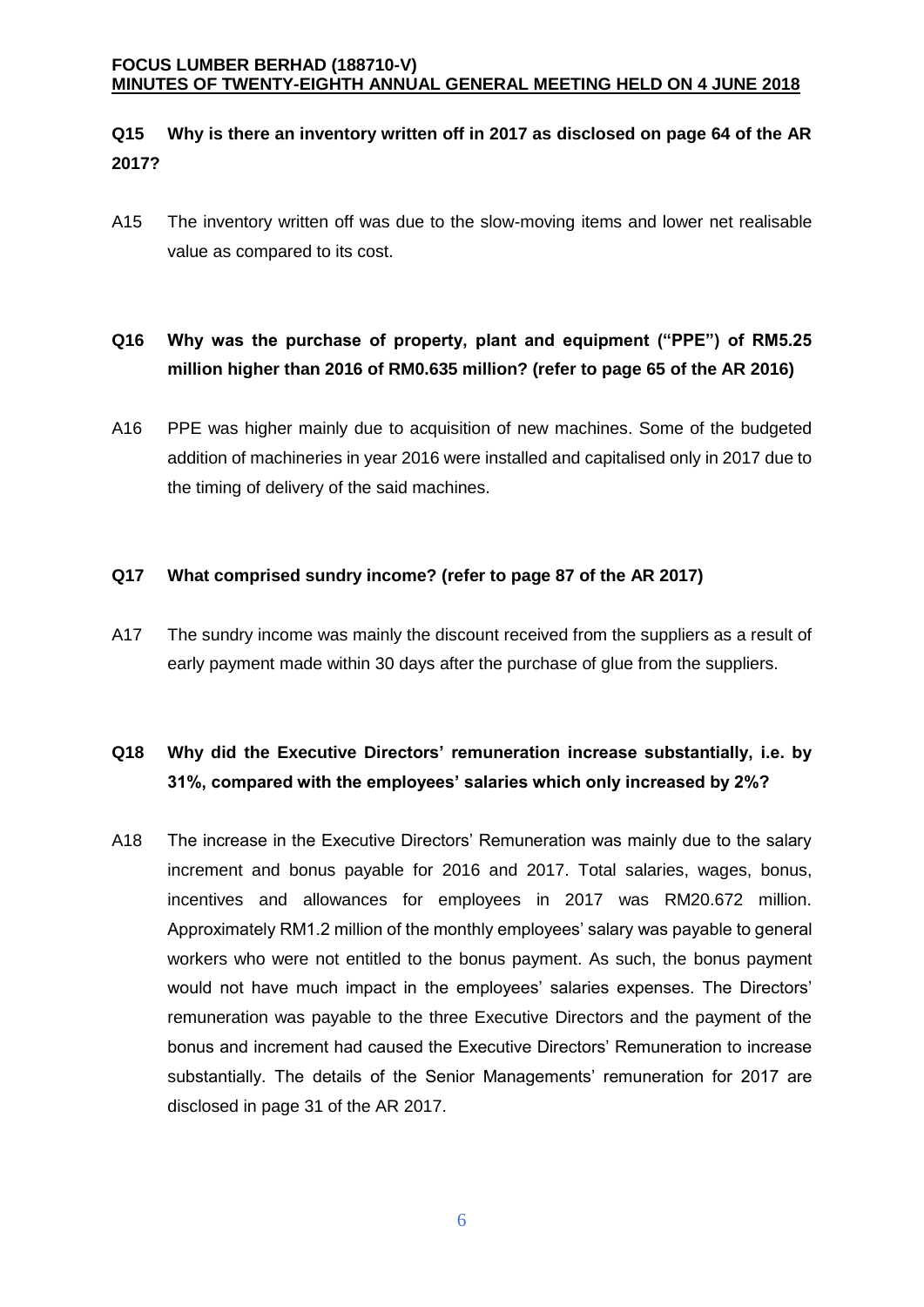- **Q19 Why were the deposits paid for the log supply of RM4.39 million higher than 2016 of RM1.4 million? What is the risk if the supplier fails to deliver the logs after the payment of deposit?**
- A19 The deposits paid for log supply has been a common business practice for 20 years. The Company will pay the deposit based on the term and condition as stated in the documents. Normally, the Company will send the staff to visit the suppliers to secure the logs purchased and monitor the situation closely. If the suppliers can't deliver or if they sell the logs to other buyers, the Company will stop the transaction and take the necessary legal action against the suppliers. However, the Company has never encountered this problem before.
- **Q20 The Company's cash and cash equivalents denominated in foreign currencies, i.e. USD RM14.340 million, was for working capital purposes. Why does the Company hedge the foreign currency since it keeps the cash in USD?**
- A20 The Company only keeps 25% of the sales proceeds in USD in the account whilst the remaining is converted into Ringgit Malaysia. Thus, the Company still has to enter into a foreign currency forward contract for some of its shipment transactions.
- **Q21 It is noted that the Company has not carried out revaluation exercise on the Company's two properties in Keningau and Kota Kinabalu, which were acquired in 1991 and 1997 respectively. What is the current market value of these two properties? Why did the Company not carry out any revaluation on the said properties?**
- A21 The property in Kota Kinabalu is classified as an investment property and the market value of the said property is approximately RM3.6 million whilst the property in Keningau is classified as PPE. The Company has adopted the cost model for its accounting purpose. The Company has disclosed the fair value of the investment property in the financial statement, which is based on the Directors' estimation by reference to the valuation done by third party in year 2016. The Company has not carried out any revaluation of its properties at this juncture. The disclosure of the properties in the financial statements is in accordance with the required accounting standard.